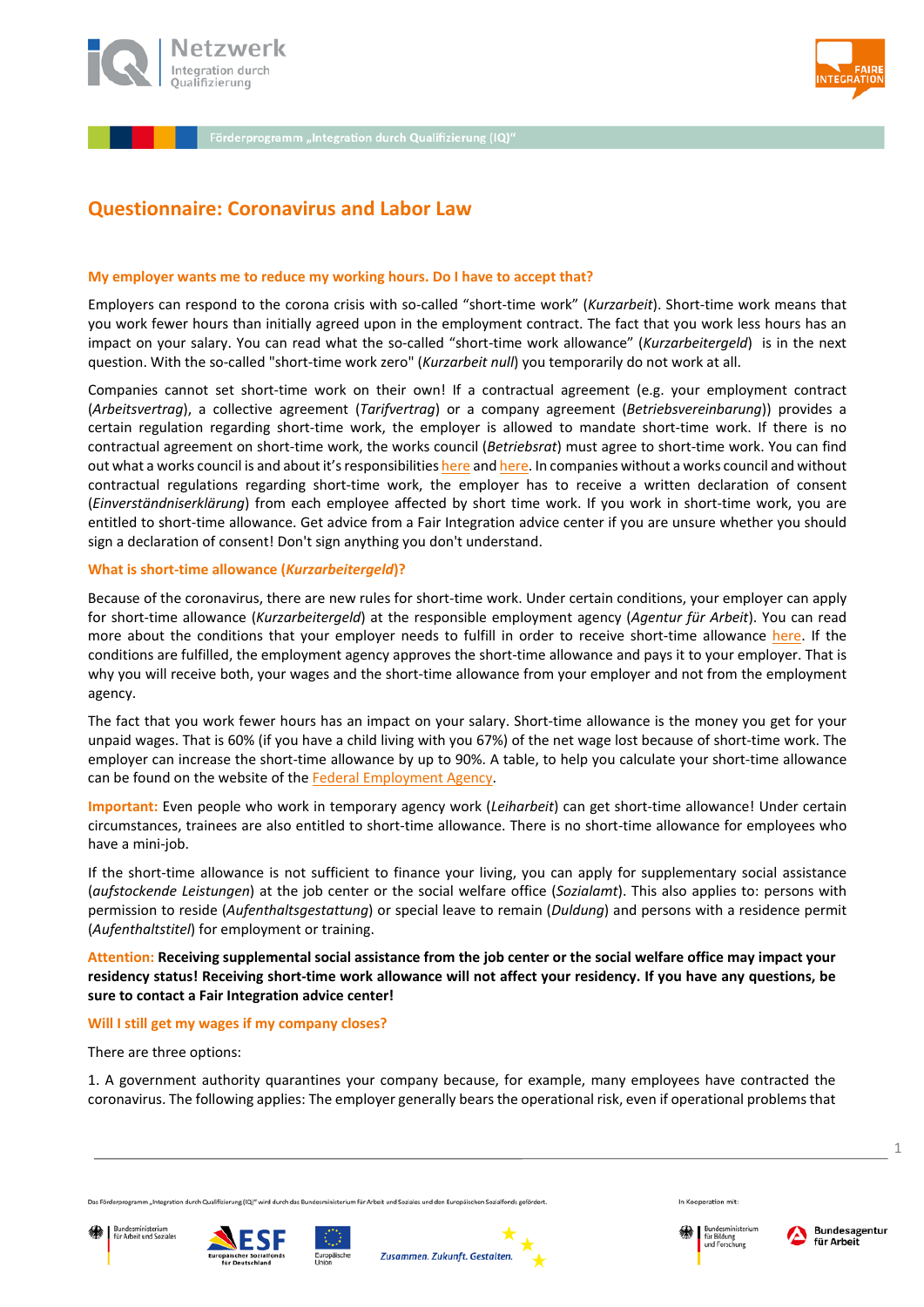



they did not cause arise. If the closure has been ordered externally by an authority, the employer must continue to pay wages.

2. Your employer closes the company because he no longer has a job for you. If he meets the requirements, he can ask for short-time work allowance (*Kurzarbeitegeld*) from the employment agency (*Agentur für Arbeit*) for his employees. You can find out what "short-time work allowance" means in the question: "What is short-time work allowance".

3. Your employer closes the business voluntarily or as a precaution. In this case, you can stay at home and the employer must continue to pay your wages.

### **Can my employer fire me because there is currently no work for me?**

If you have been working in a company with 10 or more employees for more than 6 months, the statutory protection against dismissal (*Kündigungsschutz*) applies. This means that there must be certain reasons for a termination (*Kündigung*). The current corona crisis is not automatically a reason for operation related redundancies (*betriebsbedingte Kündigung*). If your employer terminates your contract with this reason, you should have your termination legally checked. To do this, you must file a so-called unfair dismissal complaint (*Kündigungsschutzklage*) with the competent labour court (*Arbeitsgericht*).

# **Important: A termination might have consequences for your residency. If you have any questions, be sure to seek advice!**

**Attention:** If your employer wants you to sign a termination notice, you might actually sign your own notice of termination or a termination agreement (*Aufhebungsvertrag*). This can have disadvantages for you! Seek advice from a Fair Integration counselling office before you sign anything! Read the information on our flyer "Termination - [what I need to know!".](https://l.facebook.com/l.php?u=http%3A%2F%2Fwww.faire-integration.de%2Fkontext%2Fcontrollers%2Fdocument.php%2F74.d%2Fe%2F92cadd.pdf%3Ffbclid%3DIwAR06EPQAeSCVu_s3ORaBF72eoVXFJzxDe9OlSuIg4whXli4PIP1bhj6hTrE&h=AT1d4uG25RPMqqA8agJdvTEieEJCPpddXeK4GYSp7futd_kfKrWc5884r69NzWVOff6M8PgAWQnxl3BY1TywPrWGdKl5b6zvGnxJcUXv-RGbcH30Kw4EMs2mwh_avp8PeR8iKz6sZAps48mYymoAp-80lq2h22OP-VPvCTrOcMtAI0VrJ7i5Zzkb3J0UfrK-S14aFSfsdcCXr0hoUpMynlqSojLYsKR84Zvfsk-wb6sQrPE_CYN5mao1kCTgoI_H5rZprect8M9VB8ldQm7vg7Y2hLHTC6gOwXWgk8xRcqdK2Kt2Y521khPJtiuOCqS4fqlcDULAbh6WHrHC0WMv3Gwbpyb70M3aJe5safj_utre36qof0j3cg7u0GbEpbi-GzDLI-Tt8W2jWzVzW1Cz3c5G5MJn_AB1TiMtjEcJ0Pf_zx6r_Beq9rZcbjHcH3qtXmkvxCWuJ4nqTPjnpq1iNAaUEBckLwjznHSa1irMSR6d9ItI7sjRSBwhAuYIEm7XcglFj6yMItWo0_aiKD5uV76nbOGkloaQzUlgtkYk7hyuDITLht2cLH20voMK-I49J46qvmNibWuBE7E6Nr7Ru9wrYhLj8yLHGgmpHGO_XnZzHXmQPiLZCYsaWRc3xZn3wg)

## **Does my employer have the right to send me home?**

The employer can send you home if he has the impression that you are sick or due to an infection, that presents a risk for your colleagues. The employer can also send you home as a precautionary measure. In both cases, your employer must continue to pay your wages. If you are healthy and able to work, the employer needs a good reason or your consent to send you home. If he has no good reason, you have the right to continue receiving your full wages.

If the employer does not have enough work for you he is not allowed to single handedly decide that you have to reduce your accumulated overtime hours, take vacation, or reduce the credit on your working time account. You can read what a working time account i[s here.](https://www.faire-integration.de/en/article/137.6-what-is-a-working-time-account.html)

# **Am I entitled to do home office, i.e. to work from home in the current situation?**

You are not entitled to work from home, that is, to do "home office". If you want to work from home, you must discuss this with your employer. Many employers are currently making home office regulations. If you get such an offer from your employer, you should take advantage of it. Home office regulations can result from company agreements or a collective agreement. If there is a works council in your company, ask your works council which regulations apply to you. You can find out what a works council is and about its responsibilities [here](https://www.faire-integration.de/en/article/453.what-is-a-works-council-what-is-a-staff-council.html) an[d here.](https://www.faire-integration.de/en/article/454.what-are-the-tasks-of-the-works-council.html)

In some companies, working from home is difficult. If there is no home office regulation in your company, you have to ask your employer whether you can work from home or not.

### **My vocational school is closed because of the coronavirus. What should I do?**

If your vocational school is closed, you must go to the company, in which the practical training takes place. Unless the company is closed due to quarantine. For exams, you must always ask the responsible office whether the exam is taking place. You can also find more information under [this link.](https://www.ihk-nordwestfalen.de/bildung/ausbildung/bildung-a-z/coronavirus-faq-ausbildung--4721392)

# **Attention: If you have a "special leave to remain for the purpose of training" (Ausbildungsduldung) and get fired from your vocational training, get advice quickly!**

Bungesministerium<br>für Arbeit und Soziale:









In Kooperation mit

 $\overline{\phantom{a}}$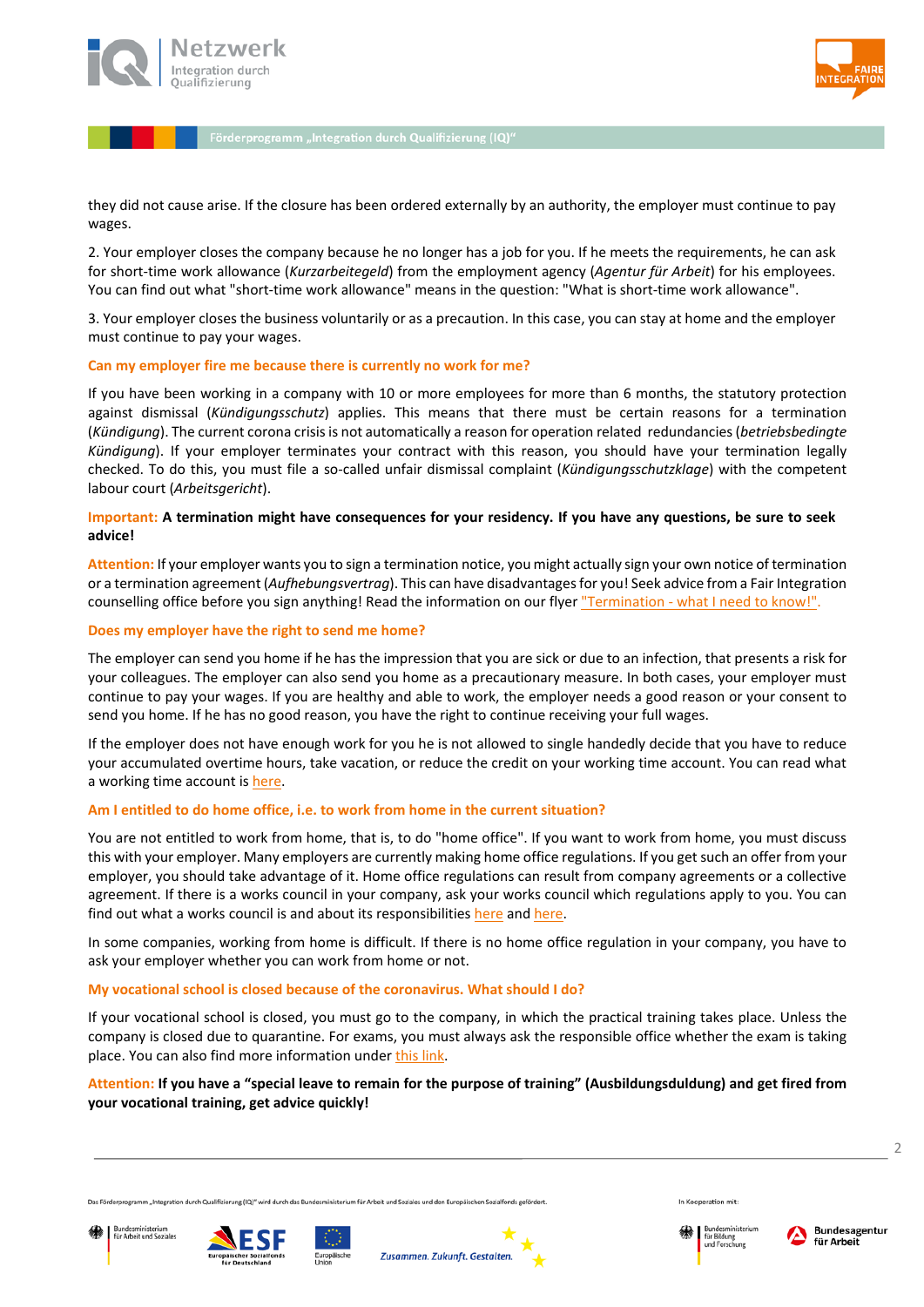



# **My child's kindergarten / school is closed because of the coronavirus. I have to stay home and take care of my child. Do I continue to receive money from my employer for the time I look after my child?**

Parents have to do everything in their power to ensure that their children are looked after. Under certain circumstances, you can receive part of your net wage (67%; but no more than € 2016 net) for a period of up to 6 weeks, if you have no other way of looking after your children (e.g. through another parent or caretaker). You will continue to receive the money from your employer. However, before you can claim this payment, you must first use up your vacation from the previous year, the vacation you have already planned and reduce overtime hours.

This is a new regulation that the federal government has adopted because of the corona crisis. This rule applies to parents who have a child under the age of 12. This rule does not apply to vacation periods (e.g. periods in which the kindergarten / school would have been closed anyway). If you have any questions, contact a Fair Integration advice center!

**Attention:** If you work in a so-called "systemically relevant profession" (e.g. as a doctor, police officer, elderly or nursing staff etc.), your child may be entitled to emergency care (*Notbetreuung*). In this case, you can take your child to the school / day care center that they normally attend. In order to send your child to emergency care in some federal states it is sufficient if one parent works in a systemically relevant profession.

If you make less due to the Corona crisis, for example because you receive short-time work allowance and your wages are not sufficient to support your family, you can get a child supplement (*Kinderzuschlag*) of up to € 185 a month under certain circumstances. As of April 2020, families who apply for the child supplement must provide proof of the income of the month before the application. This regulation is to apply until September 30th, 2020. You must submit the application for the so-called "emergency child supplement" (*Notfall-Kinderzuschlag*) to your "*Familienkasse*". You can apply online. You can find more information on the website of the [Employment Agency](http://www.arbeitsagentur.de/familie-und-kinder/notfall-kiz) (*Agentur für Arbeit*).

## **Can my employer make me work overtime if my colleagues are sick and unable to work?**

Overtime must always be agreed upon beforehand: in the employment contract (*Arbeitsvertrag*), in a company agreement (*Betriebsvereinbarung*) or in a collective agreement (*Tarifvertrag*). If there is no agreement, the employer may not order overtime without your consent. In exceptional situations, the employer may require you to work overtime. This applies, for example, if the employer can use overtime to ward off damages that threaten the company and that cannot be avoided otherwise.

# **Does the employer have the right to send me on vacation?**

When determining vacation, the employer must always take your wishes into consideration. In principle, he cannot force you to take vacation. If you are on short-time work (*Kurzarbeit*), other regulations may apply. If you have any questions, please contact a Fair Integration advice center!

# **Can I postpone my requested vacation?**

If you have submitted a leave request (*Urlaubsantrag*) and the employer has approved it, it is a two-way agreement to which both sides are bound. You can therefore only postpone your vacation with the consent of your employer. Talk to your employer whether this is possible under the current circumstances.

### **What happens if the bus, the S-Bahn, the U-Bahn or the train stop running and I cannot get to work?**

It is the responsibility of the employee to arrive at work on time. This means that as an employee, you have to make sure that you get to your workplace. Your employer does not have to pay you for the days that you do not come to work because of these circumstances.

If you are unable to reach your work place due to failure of public transportation, it might make sense to talk to your employer. Perhaps a suitable solution can be found (e.g. home office). You can also read the answer to the question: "Am I entitled to do home office, i.e. to work from home in the current situation?".

3

Bungesministerium<br>für Arbeit und Soziale:







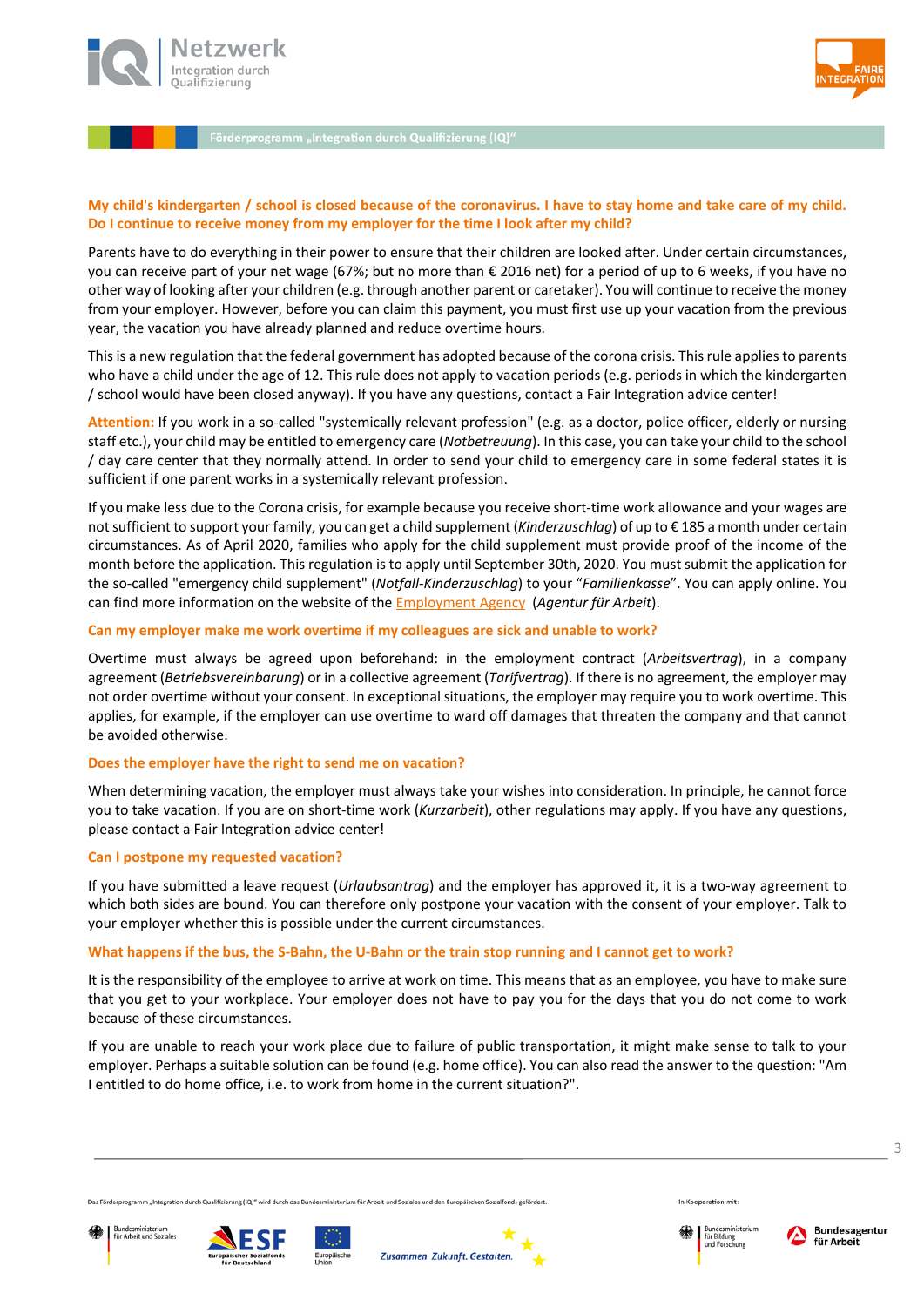



## **I suspect that I have been infected with the coronavirus. Do I have to be in quarantine?**

If you have reasonable grounds to suspect that you have contracted the infection (e.g. because you have been in contact with someone who is infected with the coronavirus), you should inform your employer immediately. Then you need to clarify whether a medical examination is necessary.

In addition, the competent authority can decide that you have to be quarantined, even if you are not ill yourself. For example, this could be the case if you have been in a heavily affected area in Germany or in an international risk area within the past 14 days, or because you have had contact with a person who has contracted the coronavirus. Please note the current information from the doctors and health authorities in your area. This explains what you should do if you suspect you have been infected. The relevant authority, such as the health authority (*Gesundheitsamt*), decides whether you need to be quarantined.

### **Will I still get money from my employer if I am in quarantine?**

Quarantine means that you have to stay home for a certain period. The relevant authority, like the health authority (*Gesundheitsamt*), decides if this is the case for you or not. You will continue to receive your wage while you are in quarantine. The Protection Against Infection Act (*Infektionsschutzgesetz*) regulates who is responsible for the loss of your salary.

**Warning:** If someone in your company is infected with the coronavirus, colleagues who have been in contact with the person may be put under quarantine. In this specific case, clarify this with your employer and the local health authority!

As long as you are healthy and circumstances allow you to, you may have to work from home (e.g. in home-office) while you are in quarantine. Discuss this with your employer.

## **What happens with my wage if I have contracted the coronavirus?**

If you have contracted the coronavirus, you will be unable to work and will receive a certificate of incapacity for work (*Arbeitsunfähigkeitsbescheinigung*) from your doctor. You must send this to your employer and your health insurance company (*Krankenkasse*). The normal rules in the event of incapacity to work apply here. If you are not working, you will continue to be paid by your employer for 6 weeks in accordance with the Continuation of Remuneration Act (*Entgeltfortzahlungsgesetz*). If you are sick for longer than 6 weeks you will receive sick leave benefits (*Krankengeld*) from your health insurance company. Those who are not insured through their work, e.g. mini-jobbers and people who are pursuing student employment do not receive sick leave benefits.

**Warning:** Usually you do not have to tell your employer why you are unable to work. However, since the coronavirus is highly contagious, it is highly advisable to inform the employer and colleagues about your infection with the coronavirus. This is the only way your employer can react accordingly and prevent the spread of the coronavirus. Your employer can write down a reporting obligation in a company agreement (*Betriebsvereinbarung*).

### **Do I have to go to the doctor to report sick (***Krankmeldung***)?**

For minor illnesses, such as a mild cough or a sore throat, call the doctor's office. You do not have to go to the doctor's office in person. After a phone call to your doctor, you can receive a sick note (*Arbeitsunfähigkeitsbescheinigung*), for a maximum of 14 days by post. This is a new regulation that will initially apply until June 23, 2020.

If the doctor's office is overloaded, the sick note may arrive late. In this case, pass the sick note on to the employer quickly as soon as it arrives.

The [CovApp](https://covapp.charite.de/) also helps you to better assess the need for a doctor's visit or coronavirus tests.

### **I am afraid of being infected with the coronavirus. Can I stay at home?**

The fear of being infected on the way to work or at work is no reason to not go to work. If you decide to stay at home on your own without consulting your employer and without a doctor's certificate of incapacity for work

n für Arbeit und Soziales